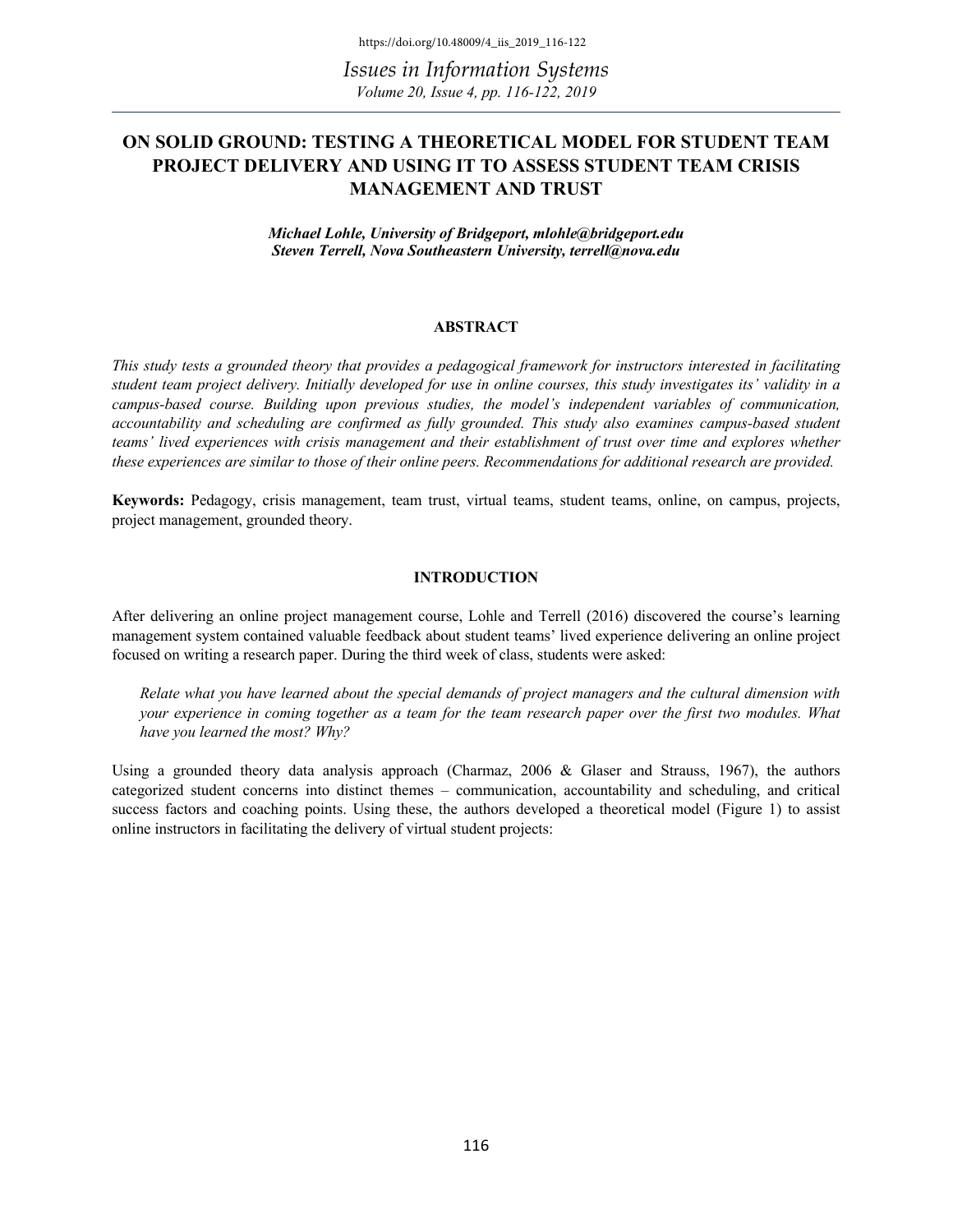# *Issues in Information Systems*

*Volume 20, Issue 4, pp. 116-122, 2019*



**Figure 1.** A Grounded Theoretical Model for Student Project Delivery on Virtual Teams.

The model's dependent variable is effective virtual project delivery. Its independent variable consists of both accountability and schedule management with moderating variables including critical success factors and coaching points comprising student concerns. Due to its pervasiveness and overarching student concerns, communication bounds the model. The model implies effective communication, accountability and scheduling have a direct, positive impact on project delivery while their absence has a detrimental effect. It also affirms communicating the critical success factors and coaching points can enhance the positive effect of effective communication, accountability and scheduling or lessen the negative effect if these variables are not effectively managed.

The authors were aware that the initial study focused solely on the students' experience early in the project lifecycle, because of this, attention was turned to assessing whether the model applied throughout the project. Two case studies, using the same project data but covering the full semester, focused, first, on successful teams with the second focused on teams that failed (Lohle & Terrell, 2017a; Lohle & Terrell, 2017b). This analysis reconfirmed the model's validity with the caveat that failing teams tend to emphasize accountability to a greater extent than successful teams.

Satisfied that their model appeared sufficiently grounded for online projects, the researchers shifted their focus to verification of its application to face-to-face classes. The results of the study, using thirty-five respondents during two master's level, campus-based project management courses (Lohle & Terrell, 2018), led the authors to conclude the model is as relevant in both environments. Because the study's findings regarding crisis management and team trust were less clear, it was decided to conduct the study described herein to focus on these issues.

#### **METHODOLOGY**

This qualitative study was designed to further ground the authors' theoretical model. Following Institutional Review Board approval, students completed an anonymous online survey during the fourteenth week of two fifteen-week project management courses delivered on campus during the Fall semester, 2018. The survey consisted of four open-ended questions:

- Which of these factors, communication, accountability or scheduling, was most important for your team's success? Which was least important? Why? Did any other factors contribute to team success?
- What was the biggest crisis your team experienced while working on your mid-term and final projects? How did your team respond to this crisis? Was your team successful?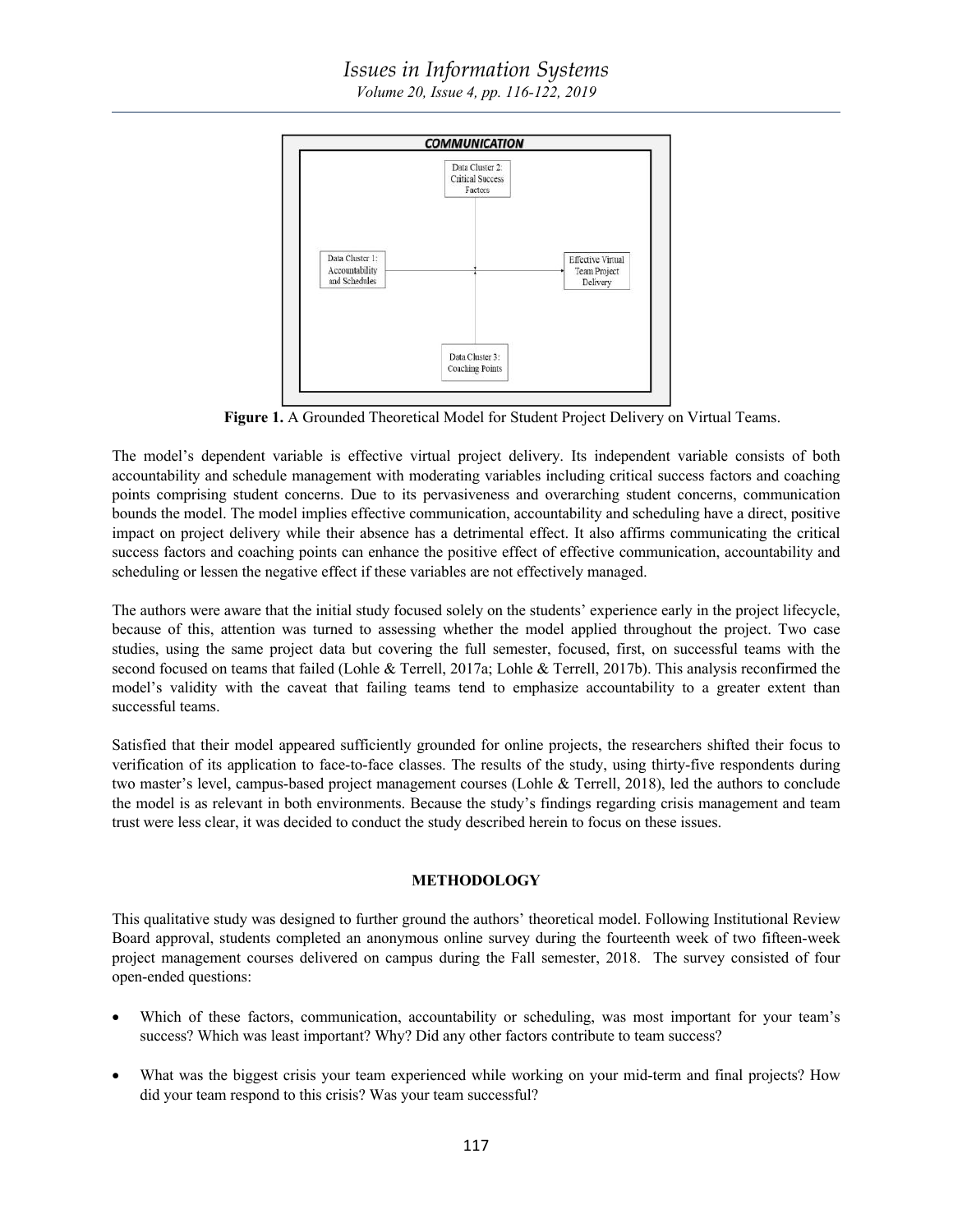- Do you think your team trusted each other? Why? How did this impact team success?
- How did your team trust change over time? What was team trust like at the beginning of the semester and what was it like at the end of the semester? Why?

Thirty-six students responded to the survey. Researchers documented and validated survey feedback and qualitatively analyzed the results.

#### **FINDINGS**

The survey's first question affirmed the authors' previous findings and further grounded the model. Twenty four students (67%) of the participant sample confirmed effective communications was their primary concern:

*Communication was more important to the team because I realized that once the communication was good, the accountability and scheduling followed smoothly.*

*Communication was most important because no one would have anything done if there was no communication.*

*I felt the more we communicated the clearer the goals were and who was responsible for what. It also helped to identify where we were at on various projects and determine if we were on schedule and scope.* 

Though five students (7.2%) declared accountability for delivery was their biggest concern, eleven students (31%) felt it was least important because their teams successfully divided their work. This student's response summarizes their feedback:

*…we are all expected to do our little bit to help finish the task that we had to complete. We divided the project among us and compiled everything after each one of us was done with their part.* 

Although a small number of students confirmed scheduling was their most important concern, several mentioned technical tools mitigated it:

*…the hardest part was we all have different schedules but we decided to use online tools that helped our team achieve success.*

*…scheduling was less [important] because we made use of technology.*

*…Scheduling was the least important because we all have the ability to work remotely.* 

*…our schedule is inconsistent so [we used the online project management tool] Basecamp to chat with each other.*

#### *Crisis Management*

Eldrege and Gould (1972) , from their work in paleontology, determined that evolution did not progress along a smooth trajectory, instead species displayed periods of relative equilibrium punctuated by dramatic evolutionary change. Gersick (1988, 1989, 1991) extended this theory to the corporate environment and observed that business teams follow the same pattern by experiencing crises at the midpoint of a project that precipitate dramatic shifts in how they progress toward their goals. These crises either bring team members together for successful delivery or push them apart. Regardless of success or failure, all online teams examined by the authors for case studies exhibited midpoint crises, leading the authors to attempt to determine if their campus-based counterparts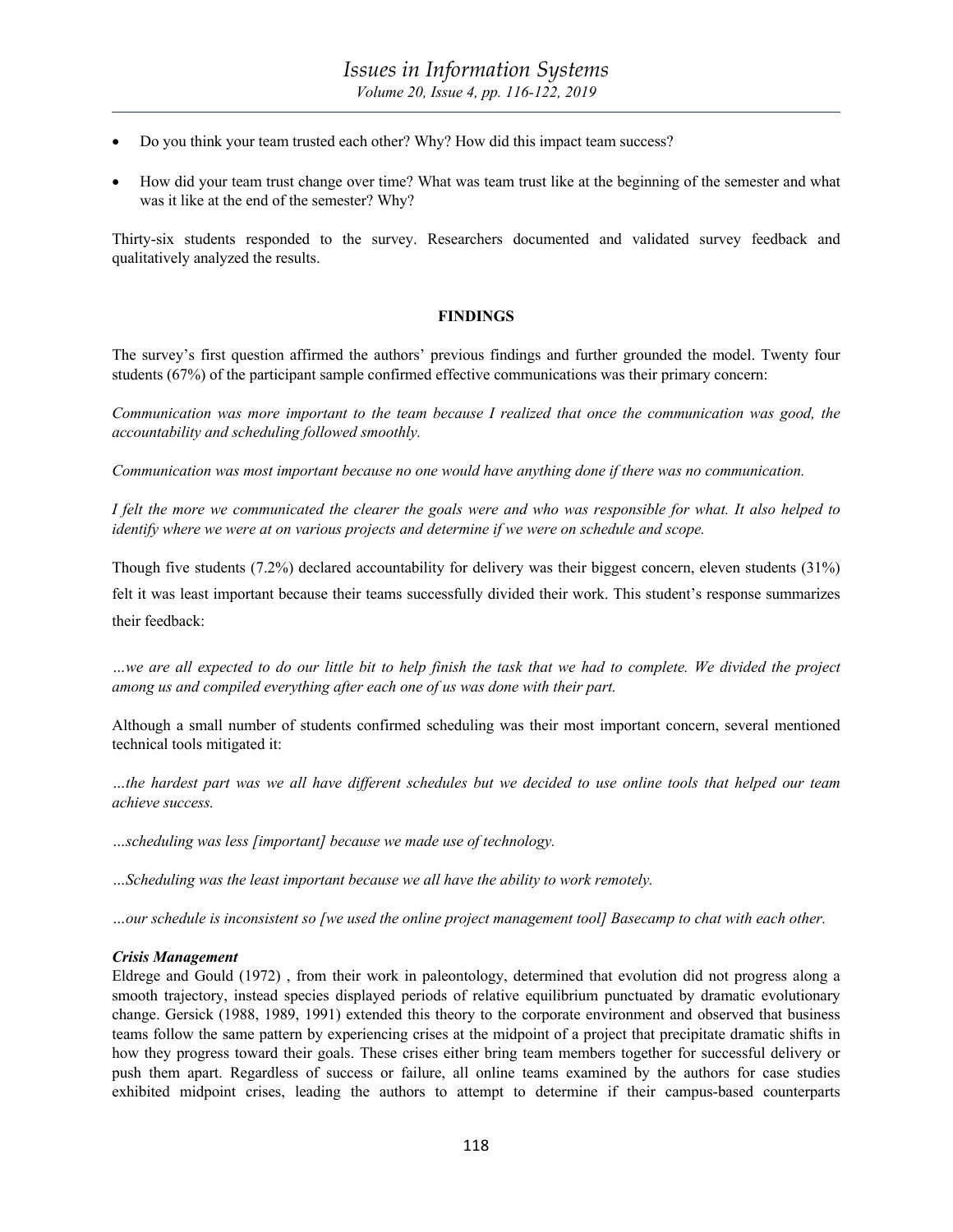experienced the same phenomenon. Unfortunately, the findings from their first study with this population were inconclusive.

In this study the students' responses were more conclusive and the researchers were surprised to discover the crisis they most often mentioned centered on scheduling challenges. Seventeen (47%) of the respondents reported issues with team availability, scheduling meetings and meeting deadlines. They tended to navigate this using technical communication platforms and dividing their work assignments:

*The biggest crisis was scheduling a meeting time, [and] when everyone could make it, we all could meet for only an hour maximum due to conflicting schedules. But we managed by making use of the hour, discussing and managing the work load.* 

*Meeting face to face and having common time was the biggest crisis. But as Professor taught us about [the internet communication service] Zoom after that we used to meet every night after our work [was] done and discuss what needs to be done.*

*Sometimes our life schedules didn't match and when that used to happen we used to separate the team into smaller teams and [kept] the work tracked.*

*…some team members were not usually available and we had to work around their availability. Our response was to delegate tasks and ensure that we met at least once to pull all the parts together, that way everyone's parts were done and we'd modify [if needed].*

Issues with accountability also created crises where students emphasized ensuring everyone delivered their work:

*The biggest crisis of my team was some members not showing a strong concern for the project…lack of concern was a huge crisis for us.* 

*The biggest crisis was that the project was partially complete because team members were procrastinating their work or did not take it seriously so we ended up having to work late nights to deliver the project. The other team members took the initiative to do extra work and the team was successful in the end.* 

*[The] biggest crisis my team experienced was making sure everyone did their part of the work properly.*

#### *Team Trust*

Lohle and Terrell observed that the online student teams in the studyu exhibited "swift trust" (Jarvenpaa, Knoll, & Leidner, 1998; Jarvenpaa, Shaw, & Staples, 2004; Jarvenpaa & Leidner, 1999). Swift trust posits that, since virtual team members come together without meeting, they tend to trust each other to deliver based on the content of their resumes. Swift trust is ephemeral and, during a project's initial phases, virtual team members closely watch other team members' progress. If the team succeeds, team trust is enhanced. If the team does not succeed, team trust evaporates. Because of this benevolence between team members is not present at first, it is triggered by success.

Since each of the online teams studied exhibited swift trust and benevolence after achieving success, the researchers examined whether campus-based student teams exhibit similar behavior. The findings were inconclusive leading to an enhancement of survey questions for further examination in the current study. Twenty-nine (81%) students confirmed that they trusted their teammates and most reported this trust improved over the semester. While students also mentioned other factors, interdependence, becoming comfortable with each other and understanding team members' capabilities were their most cited reasons for this improvement:

*At the beginning of the semester, we asked each other if we have finished the task before the deadline. End of the semester, we didn't have to ask because of trust.*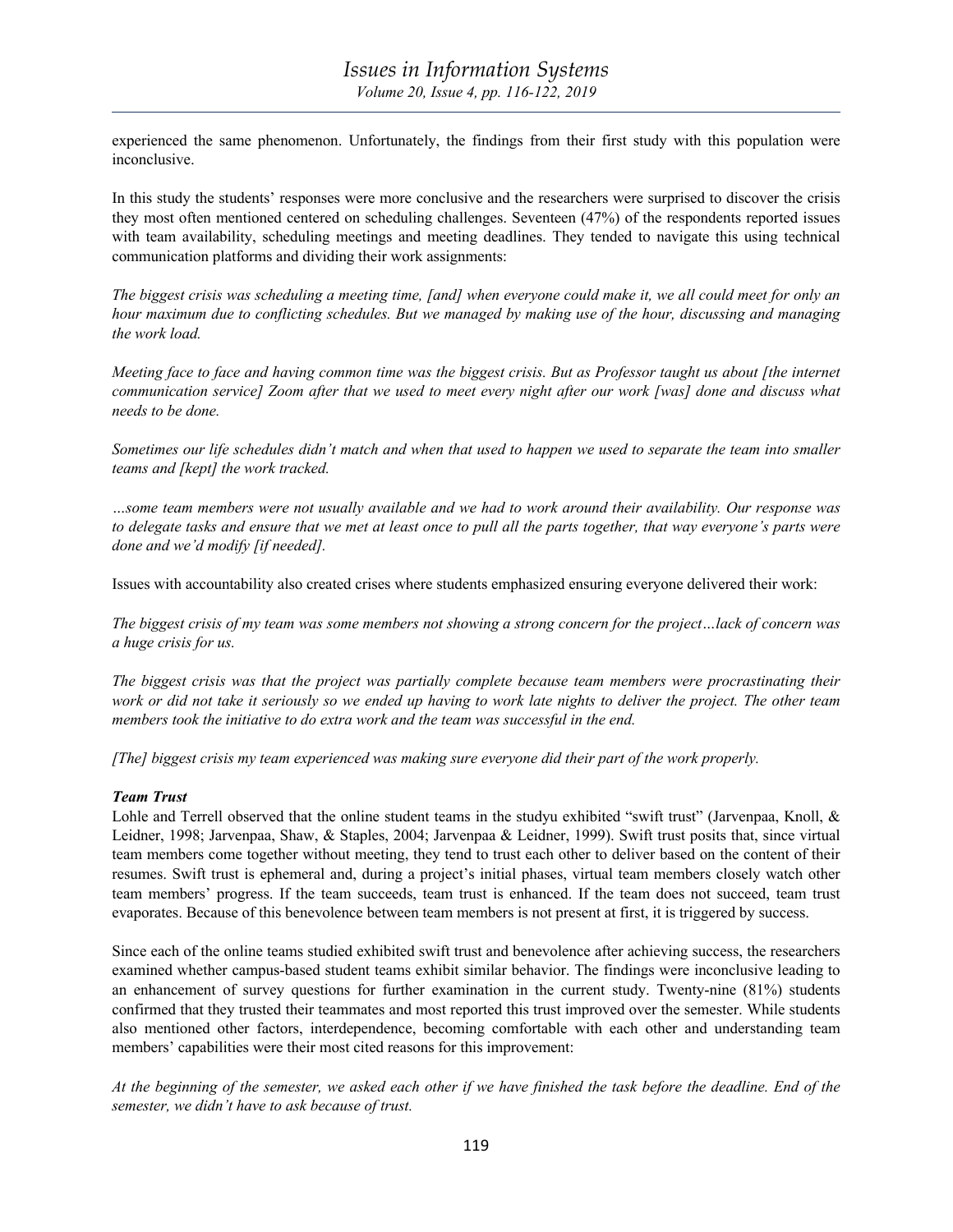*Depending on the other team member also increased the trust between each other.*

*Initially, we did not know much about the other, which was confusing about who could do what. Now, we all know each other's strengths and weakness and support each other.*

*My team developed a strong, collegial bond over time, despite the fluidity of responsibility assigned to each member in the beginning. Mutual respect for each other's opinion and input led to reduction of stress and burden, knowing that each voice counted and was valued.*

Student feedback also described delivery followed by benevolence:

*…We delegated work and our team members delivered so we established trust. This trust caused us to excel as a team and also to establish personal relationships.*

*Trust keep on increasing over time. It increased a lot from the time it was at the start of the semester. Because while working together and producing work and getting good grades kept the enthusiasm high. So, trust built up along the path.*

*We started good but it increased after [the] first assignment as we proved to each other that all of us are working and committed.*

In the beginning there was uncertainty as to who was accountable because we were still getting to know each other *and by the end it was easy to see who would come through and who wouldn't.* 

This course required students to conduct peer evaluations after delivering their mid-term and final projects. Several respondents mentioned team trust changed after receiving this feedback. One confirmed an underperforming peer improved, another confirmed their team's trust degraded and the additional feedback was inconclusive. Since the authors' prior study focused on the efficacy of these peer evaluations, and the majority of the student participants in that study valued the opportunity to evaluate their peers, the researchers did not pursue this further.

## **CONCLUSIONS**

The researchers derived four conclusions from this study's findings:

- Having analyzed feedback from 105 participants over time, the authors are confident communication, accountability and scheduling have a direct impact on project team delivery. Moreover, since grounded theory studies tend to engage a limited number of participants because generalization is not required, the researchers noticed considerable repetition as they proceeded. While this repetition further grounds the theoretical model, they concluded saturation has been achieved and minimal return will accrue on additional investment in studying the model's independent variables.
- While this study's findings provided additional insight into student team crises they served more to reinforce the saturation than to advance the researchers' understanding of the phenomena observed in their previous case studies. The case study approach appears to be a more effective means of studying crisis management than the use of surveys.
- This study appears to affirm campus-based teams experience the same swift trust online teams experience.
- Since the campus-based teams in this study were unable to meet in-person they tended to meet online. When this occurred their communication and work patterns appeared to mimic those of their online counterparts.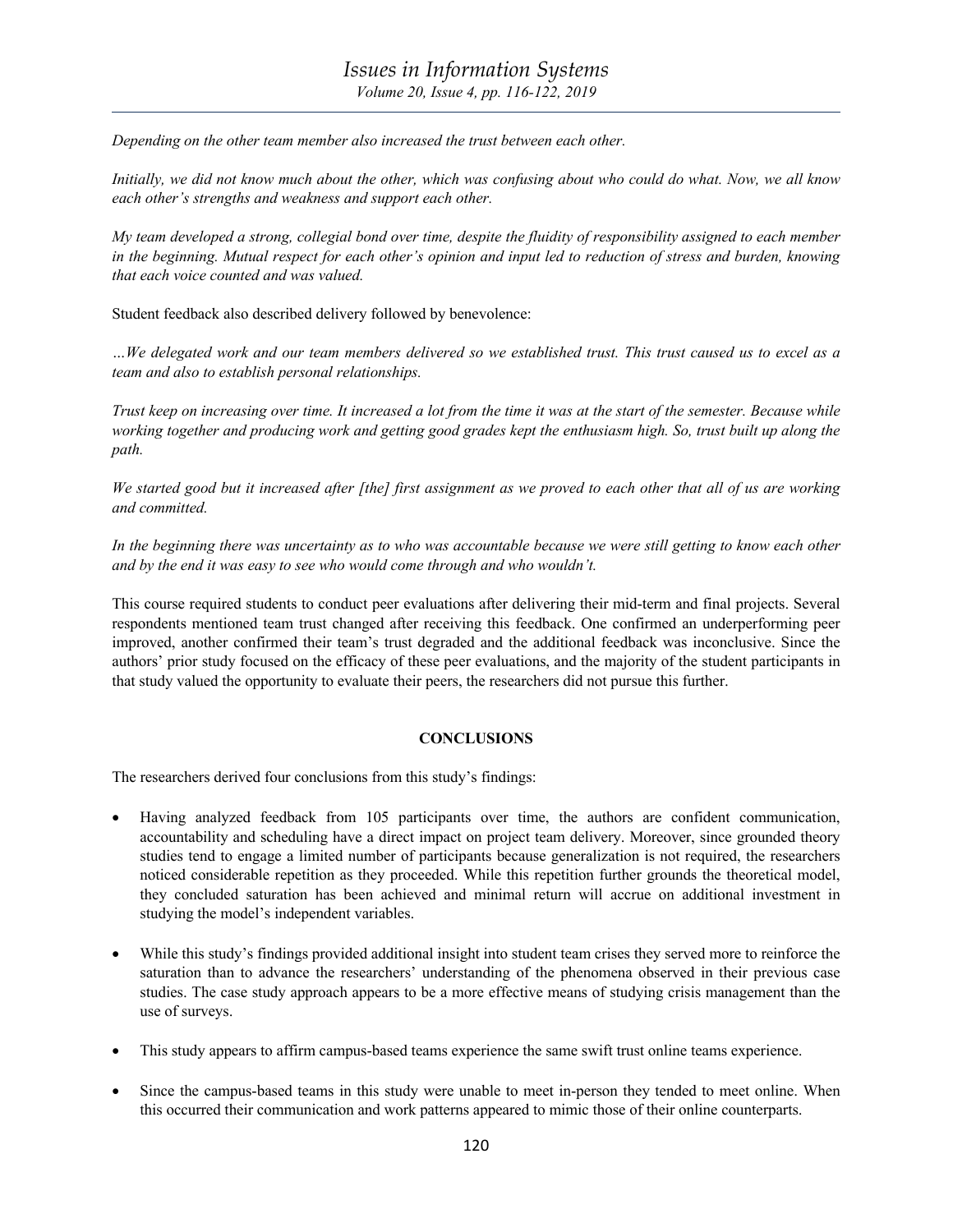#### **RECOMMENDATIONS FOR FUTURE RESEARCH**

This study's findings provide several additional avenues for research:

- Given the substantiation of the independent variables, assessing the efficacy of addressing the student concerns clustered in the theoretical model's critical success factors and coaching points moderating variables is warranted.
- Additional case studies focused on studying campus-based student team progress throughout a semester and the crises they encounter would be instructive.
- Studying whether information and communication technologies render online and campus-based projects and the way students engage while delivering them indistinguishable may reinforce the validity of the theoretical model.
- While this and previous studies focused on qualitative research and grounding the theoretical model, the model should also be tested with a larger participant sample, hypotheses should be generated and statistical analysis conducted via a quantitative study to affirm its generalizability.
- Though each of Lohle and Terrell's studies have focused on student teams it would be helpful to consider adjusting the model as required and testing it in a business setting.

### **RECOMMENDATION FOR PRACTITIONERS**

This theoretical model was designed to assist instructors in facilitating the delivery of student projects. Both online and campus-based instructors should benefit from applying the model and the associated recommendations. The researchers will consider publishing this material in a separate format to assist them.

#### **REFERENCE LIST**

- Charmaz, K. (2006). *Constructing grounded theory: A practical guide through qualitative analysis*. Thousand Oaks, CA: Sage Publications, Inc.
- Creswell, J. W. (2007). *Qualitative inquiry and research design: Choosing among five approaches* (2nd edition). Thousand Oaks: Sage Publications, Inc.
- Eldrege, N., & Gould, S. (1972). Punctuated equilibria: An alternative to phyletic gradualism. In *Models in Paleobiology* (pp. 82–115). Retrieved from http://www.blackwellpublishing.com/ridley/classictexts/eldredge.pdf
- Gersick, C. (1988). Time and transition in work teams: Toward a new model of group development. *The Academy of Management Journal*, *31*(1), 9–41. https://doi.org/10.2307/256496
- Gersick, C. (1989). Predictable transitions in task groups. *The Academy of Management Journal*, *32*(2), 274–309.
- Gersick, C. (1991). Revolutionary change theories: A multilevel exploration of the punctuated equilibrium paradigm. *The Academy of Management Review*, *16*(1), 10–36.
- Glaser, B., & Strauss, A. L. (1967). *The discovery of grounded theory: Strategies for qualitative research*. Chicago, IL: Aldine Publishing Company.